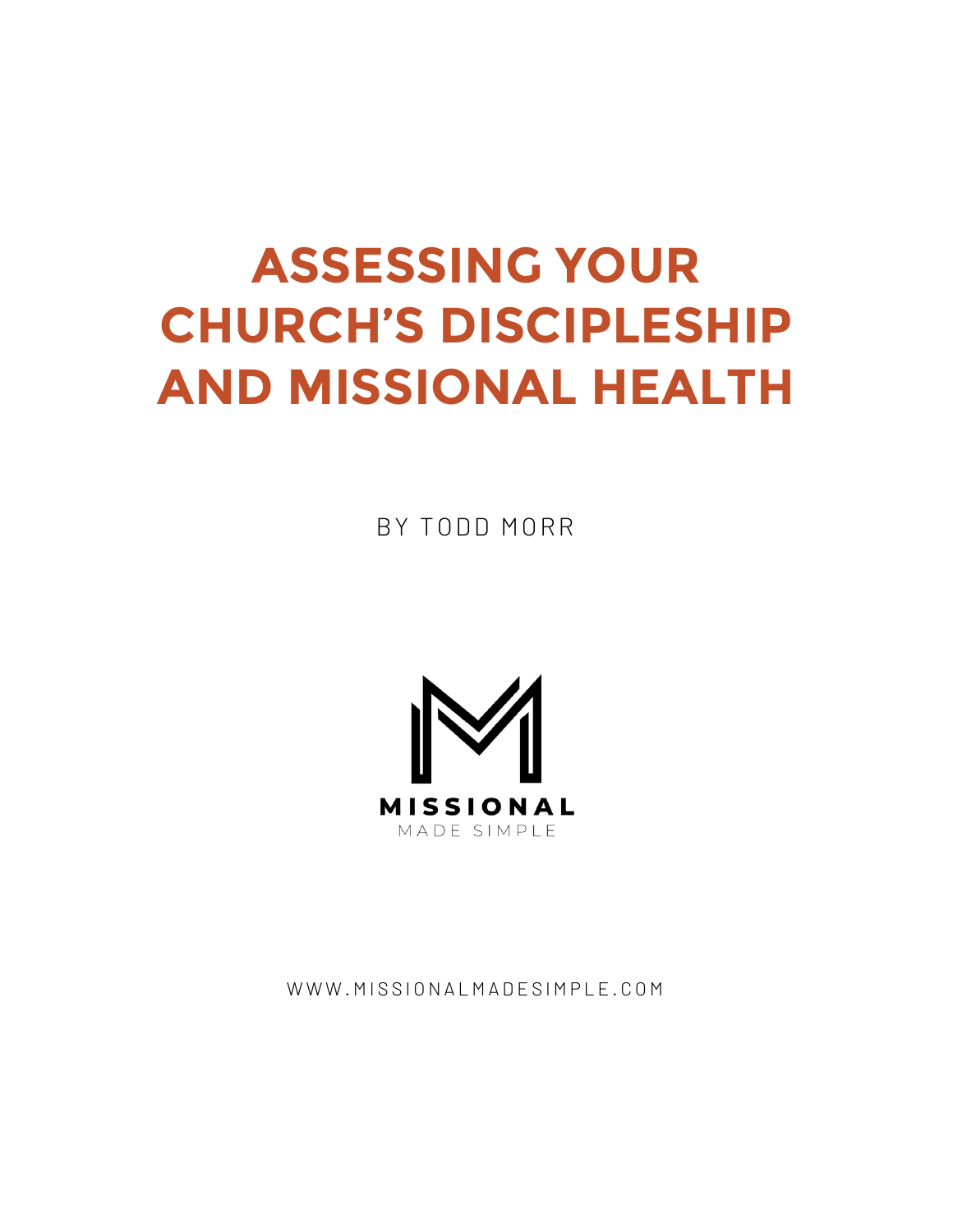## **ASSESSING YOUR CHURCH'S DISCIPLESHIP AND MISSIONAL HEALTH**

The goal of the categories and questions below is to raise awareness and help identify specific areas for growth. This can help your church get to a place of effective disciplemaking and fruitful mission, as you commit to action steps and work with a coach to follow through on those action steps.

In this form, you will find five categories of questions. As you're discussing these categories with your team or coach, look prayerfully for the areas you need the most help. You will not be able to address all of these things at the same time. Highlight the areas that seem to be the most critical and pressing for your current season as a church. Then, make these growth areas the focus of the ongoing coaching that you and your leadership team are receiving.

Most of the questions below require a yes or a no answer. After answering, please briefly explain.

## **LEADERSHIP HEALTH**

- 1. Do you think your leaders (Elders & Staff) are Gospel motivated, Gospel fluent, and Spirit dependent?
- 2. Does your leadership team have a healthy balance of Ephesians 4 gifting (Apostle, Prophet, Evangelist, Shepherd, and Teacher)?
- 3. Is your lead team healthy and growing in the 3 C's character (their heart), competency (their gifting), and capacity (their equipping)?
- 4. Have you assessed your leadership team's effectiveness in making disciples in the last 1-2 years?
- 5. Is your leadership team spending most of their time making disciples?
- 6. Are your leaders equipping and multiplying other leaders?
- 7. Do you have a plan to further strengthen and develop your leadership team? (Think through how you need to be training (head), shepherding (heart), and coaching (hands)).

After answering the above questions:

- What are some themes you've noticed?
- What are some of your growth areas & next steps?

## **MISSIONAL COMMUNITY LEADER DEVELOPMENT & SUPPORT**

#### **TRAINING**

- 1. Do you have a process for development and multiplication of your MC leaders?
- 2. Are your MC leaders growing towards:
	- a. elder maturity yes/no

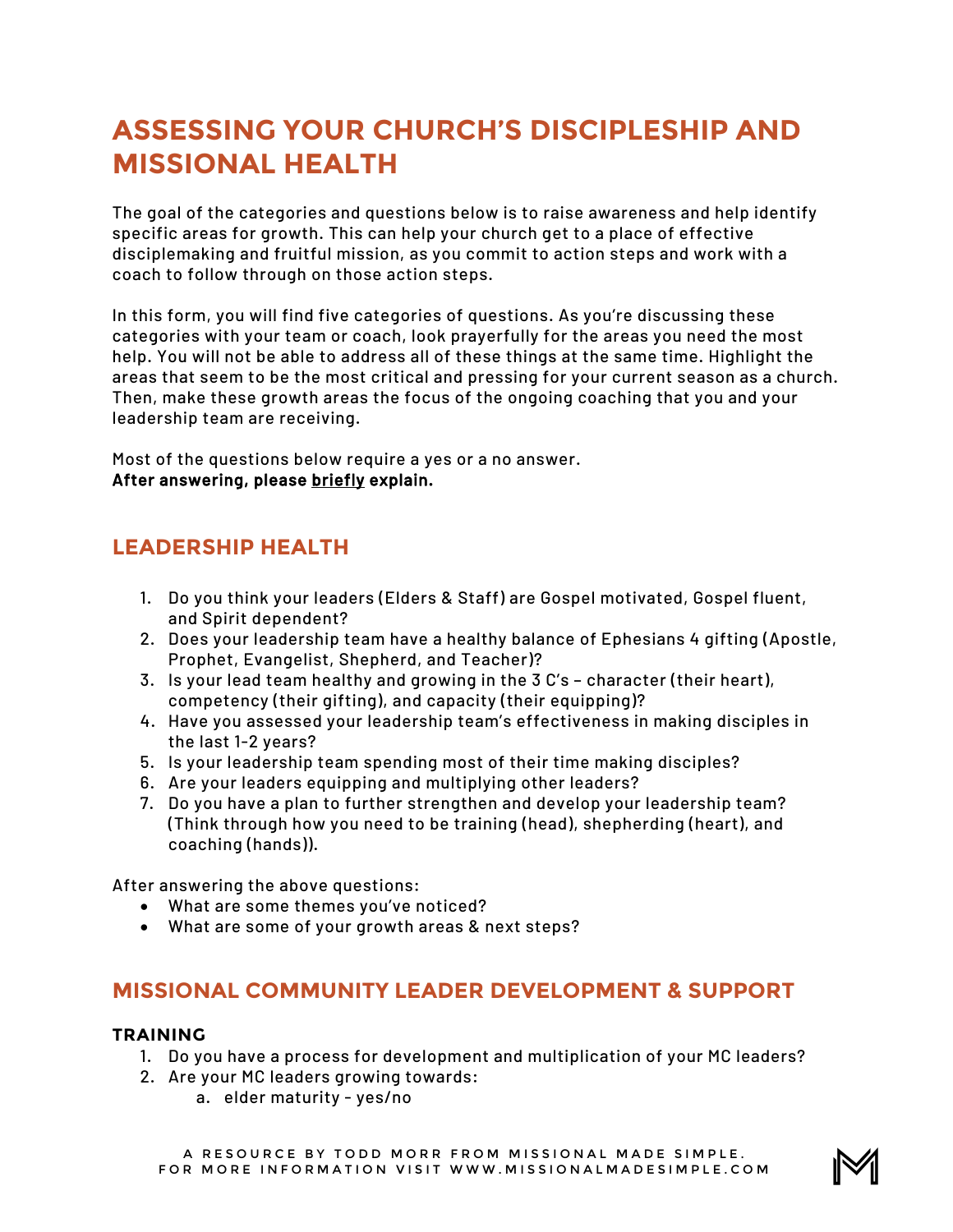- b. gospel motivation & gospel identity yes/no
- c. gospel fluency yes/no
- d. lives oriented around disciplemaking yes/no
- e. Spirit dependence? yes/no
- 3. Do your MC leaders have a clear understanding of how to use DNA's, MC's, and City Groups to make disciples?
- 4. Are you using church based theological education to help strengthen your MC leaders?

#### **COACHING AND SHEPHERDING**

- 1. Do you have a structure and process in place to care for and coach your MC leaders?
- 2. Are your MC leaders evaluating the health of their MC's and their own health on a regular basis?
- 3. Do your leaders understand what it looks like to apprentice someone for multiplication?

After answering the above questions:

- What are some themes you've noticed?
- What are some of your growth areas & next steps?

## **DISCIPLEMAKING STRUCTURES**

*Structures:*

- DNA groups a group of 3 or 4 men or women
- Missional Communities approx. 6-14 people in a specific geographic area or focused on a common affinity group
- City Group a group of MC's on mission together in a specific geographic area
- Gatherings MC's that regularly gather for worship and equipping
- 1. Briefly explain what your structures are for discipleship and multiplication? In your context, which structures fulfill what purposes?
- 2. Do you have any other structures that help develop fully-formed disciples?
- 3. Do you have a process for how to multiply DNA's?
- 4. Are the people in your MC's living in close proximity to each other?
- 5. Are your MC's focused geographically? If not, how are they focused?
- 6. Do your MC's have some plan or covenant that they're committed to together?
- 7. Do you have a clear process for when and how you think your MC's should multiply?
- 8. Are some of your MC's starting to form City Groups together in specific areas of your city?
- 9. How are your gatherings being used as a disciplemaking structure?

After answering the above questions:

- What are some themes you've noticed?
- What are some of your growth areas & next steps?

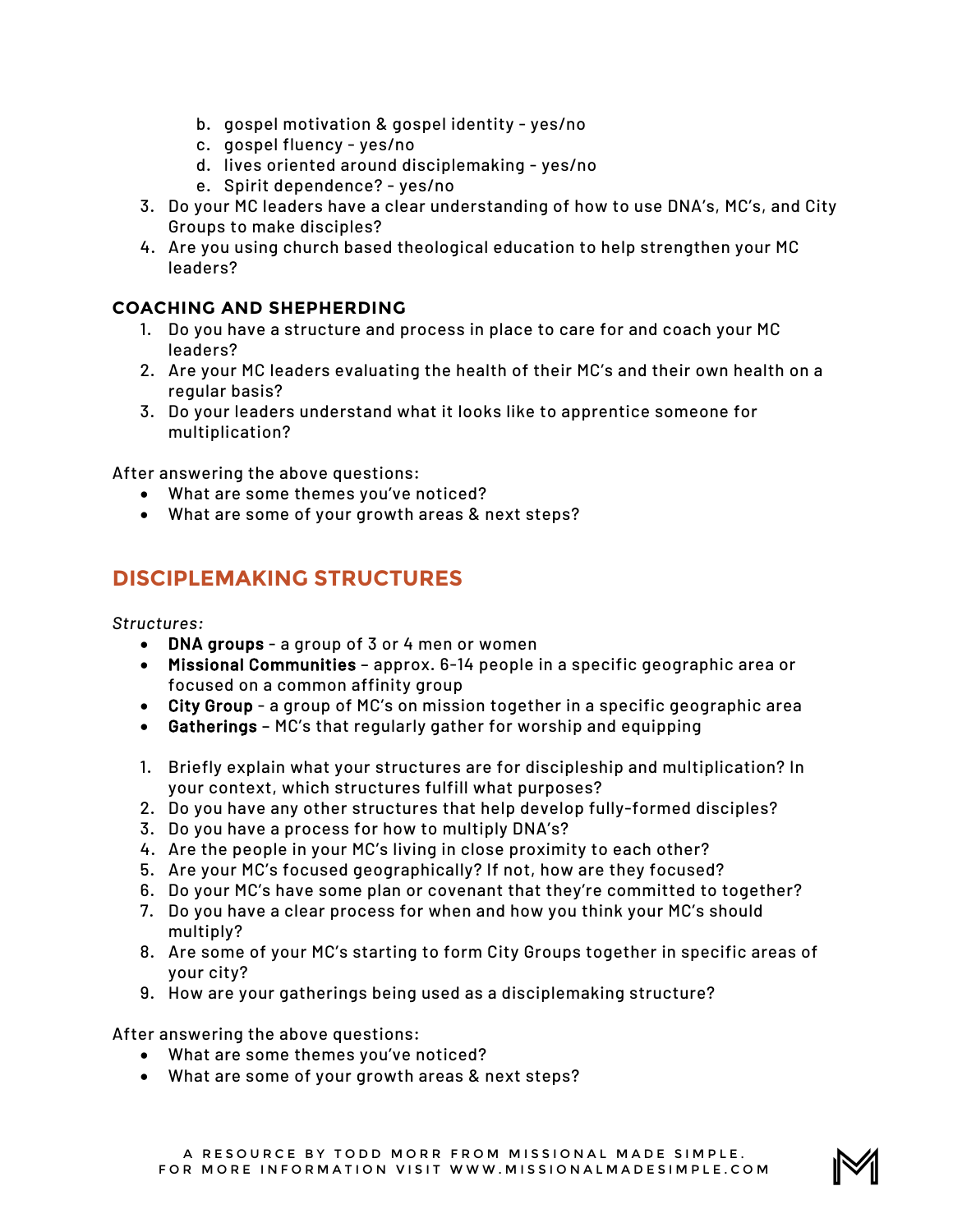## **DISCIPLEMAKING FOUNDATIONS**

Below you will find some critical discipleship foundations. Please describe what you are doing with some form of each of these.

- 1. Story of God Biblical Theology
- 2. Gospel Power & Purpose Four Gospel Questions Gospel Fluency
- 3. Gospel Identities Family, Missionary, Servant, Learner + Life Rhythms
- 4. Spirit Dependence & Prayer
- 5. Discipleship Environment 3 Essential Discipleship Structures

After answering the above questions:

- What are some themes you've noticed?
- What are some of your growth areas & next steps?

## **SPIRIT DEPENDENCE AND PRAYER**

The Holy Spirit is the primary discipler and equipper of people. The Spirit sends us and supports us daily to live lives of fruitful disciplemaking.

- 1. Are your MC leaders learning to walk in a rhythm of dependence on the Holy Spirit? Are they asking the Spirit, listening to the Spirit, and obeying the Spirit throughout the day?
- 2. Are your MC's praying often for greater compassion and passion for lost people?
	- a. If no, why?
	- b. If yes, how often are they praying specifically for lost friends? How well are they depending on the Holy Spirit to know who, how, when, and where to bring gospel influence?
- 3. Which best describes how your MC's orient themselves around their mission? *Proactive* Prayer & Listening or *Reactive* Planning?

After answering the above questions:

- What are some themes you've noticed?
- What are some of your growth areas & next steps?

## **OTHER DISCIPLESHIP INTANGIBLES**

Here you will find a list of other intangibles that will affect the health of your church: *fasting, faith, love, obedience, generosity, compassion, grace, humility, ongoing repentance/purity/holiness, spiritual warfare.*

- 1. Which of these would you identify as strengths? Explain.
- 2. Which would you identify as areas for needed growth? Explain.

After answering the above questions:

• What are some themes you've noticed?